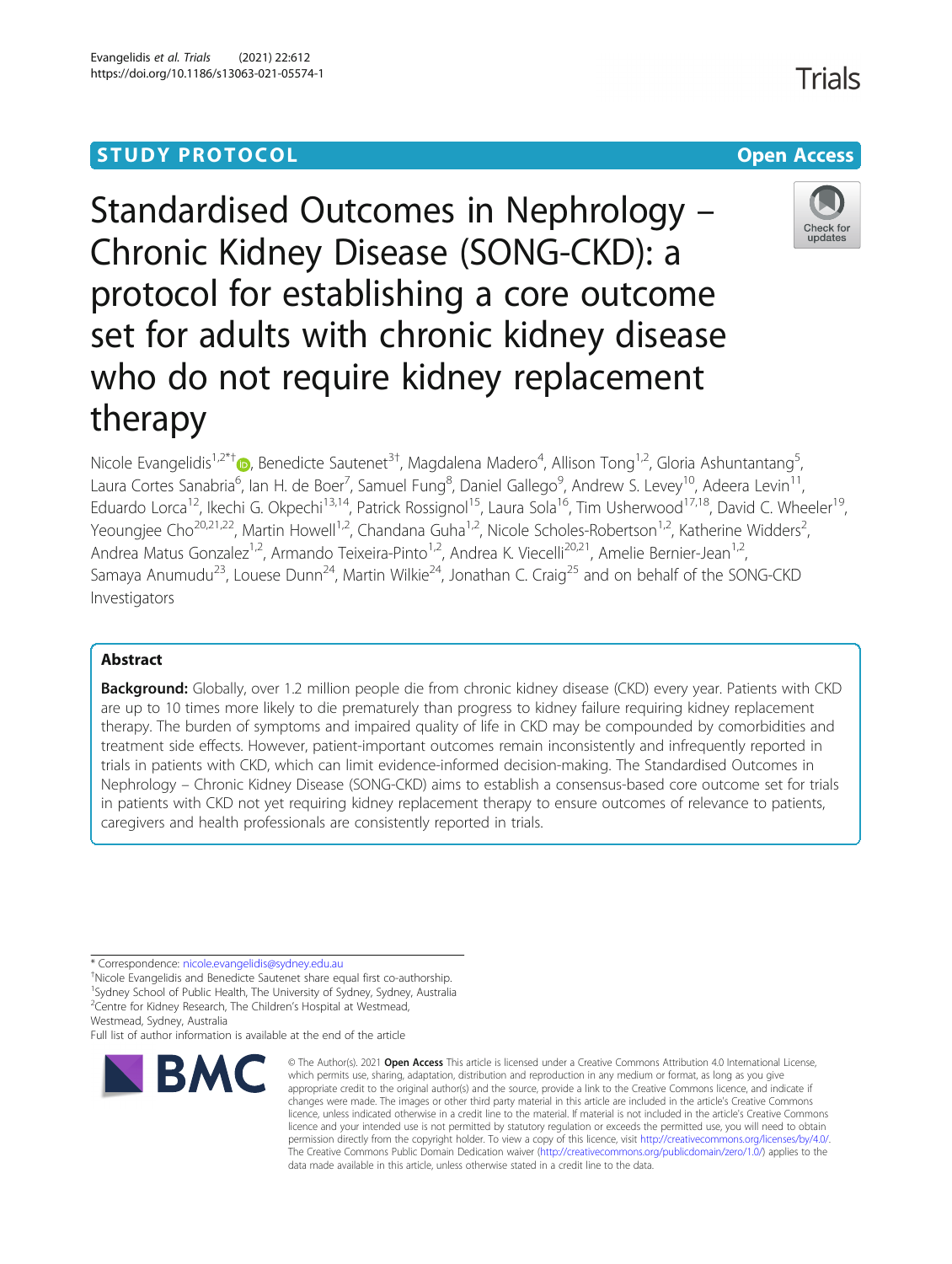Methods: SONG-CKD involves four phases: a systematic review to identify outcomes (domains and measures) that have been reported in randomised controlled trials involving adults with CKD who do not require kidney replacement therapy; stakeholder key informant interviews with health professionals involved in the care of adults with CKD to ascertain their views on establishing core outcomes in CKD; an international two-round online Delphi survey with patients, caregivers, clinicians, researchers, policy makers and industry representatives to obtain consensus on critically important outcome domains; and stakeholder consensus workshops to review and finalise the set of core outcome domains for trials in CKD.

**Discussion:** Establishing a core outcome set to be reported in trials in patients with CKD will enhance the relevance, transparency and impact of research to improve the lives of people with CKD.

**Trial registration:** Not applicable. This study is registered with the Core Outcome Measures in Effectiveness Trials (COMET) database: [http://www.comet-initiative.org/Studies/Details/1653.](http://www.comet-initiative.org/Studies/Details/1653)

Keywords: Core outcome set, Outcomes research, Patient-centred outcomes, Clinical trials, Chronic kidney disease

### Background

Globally, over 1.2 million people die from chronic kidney disease (CKD) every year and this is projected to reach at least 2.2 million by 2040 [\[1](#page-6-0)]. The prevalence of CKD also continues to rise, with the highest rates in low- to middle-income countries [\[2](#page-6-0)]. Patients with CKD are up to 10 times more likely to die prematurely than progress to kidney failure requiring kidney replacement therapy, largely due to cardiovascular disease [\[3](#page-6-0), [4](#page-6-0)]. The burden of symptoms and impaired quality of life in CKD may be compounded by comorbidities, including diabetes and cardiovascular disease [[5,](#page-6-0) [6\]](#page-6-0), complications, medication side-effects and having to confront the potential need for dialysis or transplant.

Informed decision-making remains limited because the outcomes of importance to patients with CKD who do not yet require kidney replacement therapy are not consistently reported in clinical trials. Fatigue, life participation, anxiety and depression are of priority to patients with CKD and their caregivers [\[7](#page-6-0)]; however, these are not frequently measured and in particular, patient-reported outcomes are often omitted from trials. Instead, surrogate biochemical outcomes are more frequently reported in trials in CKD because of feasibility [\[8\]](#page-6-0). Systematic reviews have repeatedly shown that the outcomes reported in trials in haemodialysis, peritoneal dialysis and transplantation are extremely heterogeneous and are predominantly surrogate endpoints such as calcium, potassium and phosphate [\[9](#page-6-0)–[13\]](#page-6-0).

Across trials in patients with CKD who do not require dialysis or transplant, the outcomes reported in recent trials are also inconsistent with variability in the measures used. For example, kidney function has been reported across trials with different definitions and measures [[8](#page-6-0)]. Three recent large trials in CKD (CKD-FIX [Controlled trial of slowing of Kidney Disease progression From the Inhibition of Xanthine oxidase], CREDENCE [Evaluation of the Effects of Canagliflozin on Renal and Cardiovascular Outcomes in Participants With Diabetic Nephropathy] and SONAR [Study Of Diabetic Nephropathy With Atrasentan] have reported and measured kidney function in different ways [\[14](#page-6-0)–[16](#page-6-0)]. CKD-FIX measured kidney function as a single endpoint (change in eGFR) while CRE-DENCE and SONAR measured kidney function as a composite of end-stage kidney disease (dialysis, transplant or eGFR <  $15 \text{ mL/min}$  per  $1.73 \text{ m}^2$ ), doubling of serum creatinine and mortality. The time points for the definition of eGFR and duration of dialysis differed between CREDENCE and SONAR (30 days vs. 90 days). The variability in the outcomes and measures reported across trials in CKD and omission of patient-important outcomes makes it very difficult to compare the effect of interventions across trials and to make decisions based on outcomes that are meaningful to patients.

To improve consistency in reporting outcomes of critical importance to patients and health professionals across trials, the global Standardised Outcomes in Nephrology (SONG) initiative was launched in 2015 and has since established core outcome sets for trials in haemodialysis [[17](#page-6-0)], transplant [[18\]](#page-7-0), peritoneal dialysis [\[19](#page-7-0)], polycystic kidney disease [[20\]](#page-7-0) and children and adolescents [\[15](#page-6-0)]. Core outcomes sets are an agreed upon standardised set of outcomes that should be measured and reported in all trials in a specific clinical field [\[21](#page-7-0)]. However, there is no core outcome set for trials in CKD (CKD stage 1–5, not requiring kidney replacement therapy). The SONG-CKD initiative addresses a gap by establishing a core outcome set that will be co-produced by patients, caregivers, clinicians and researchers. This core outcome set is likely to help improve the relevance of trials for informed decision-making among patients with CKD and their caregivers and health professionals.

## Methods/design

The SONG-CKD methodology is adapted from the processes used in SON G[[22](#page-7-0)] and the Outcome Measures in Rheumatology (OMERACT )[[23\]](#page-7-0) and Core Outcome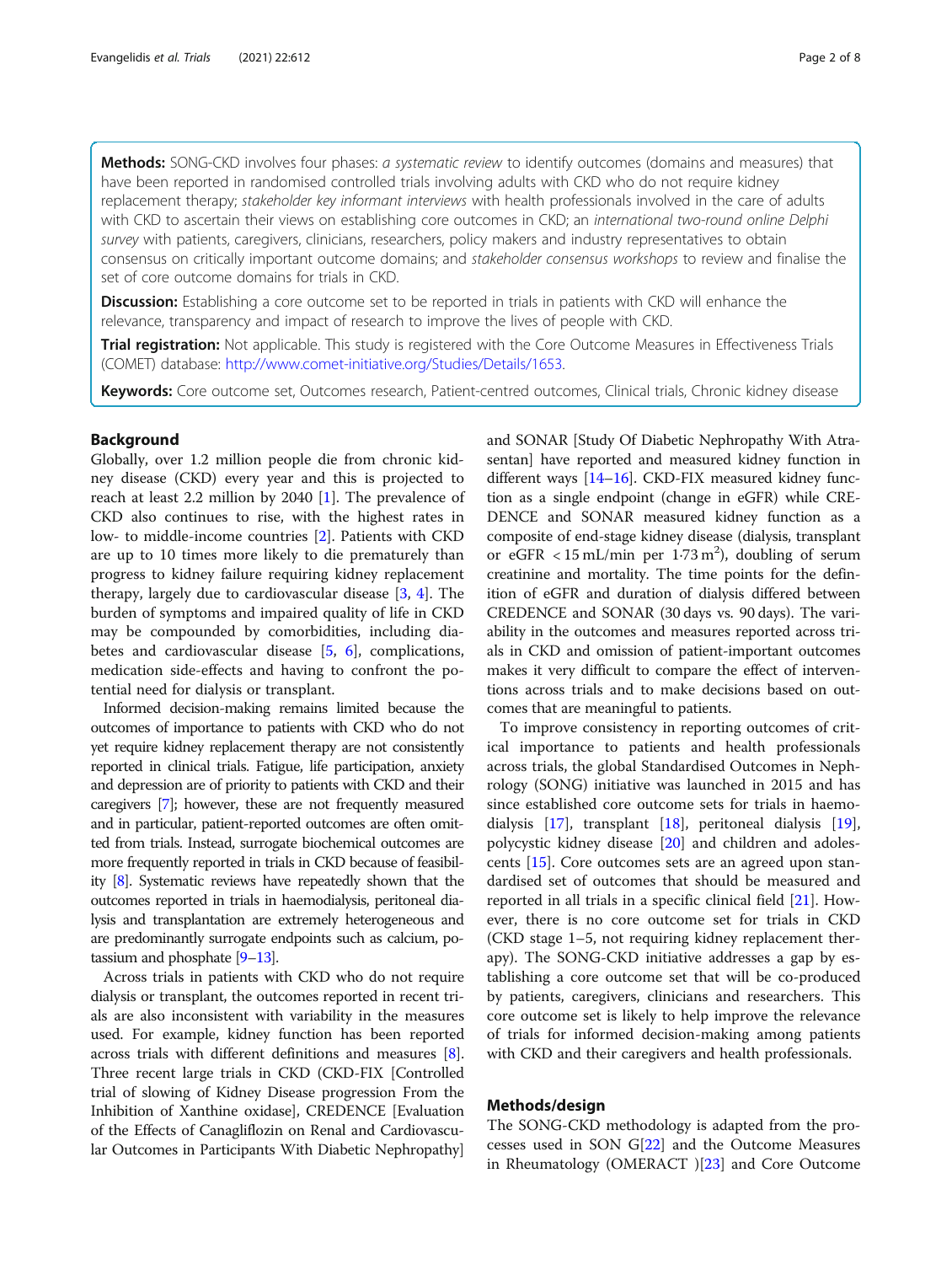Measures in Effectiveness Trials (COMET) [\[21](#page-7-0)] initiatives which have been recognised as a comprehensive, transparent and robust approach for establishing core outcomes. SONG-CKD involves four phases: a systematic review, stakeholder key informant interviews, an online international Delphi survey, and consensus workshops.

Phase 1: Systematic review of outcome domains reported in trials in CKD not requiring kidney replacement therapy We will conduct a systematic review to identify and compare outcome domains and measures reported in randomised controlled trials (RCTs) of interventions for adults with CKD (not requiring kidney replacement therapy).

## Search strategy

We will search the Cochrane Kidney and Transplant Register of Studies, MEDLINE, and Embase for all RCTs involving adult patients (aged 18 years and over) with CKD not receiving kidney replacement therapy. We will retrieve the full-text article of all RCTs included in the systematic review, and also search for all additional articles published from the same trial using key word searches in electronic databases (MEDLINE, Embase) and trial registries. No date or language restrictions will be applied.

## Types of studies

RCTs in adult patients with CKD.

## Types of interventions

Any intervention to manage patients with CKD will be eligible (including but not limited to surgical, pharmacological, psychosocial, diet and lifestyle).

## Types of participants

Adult patients (aged 18 years or over) with CKD stages 1 to 5 (not requiring kidney replacement therapy). Studies which exclude patients with CKD or only enrol children (aged 18 years or below) with CKD will not be included. RCTs that only include patients receiving kidney replacement therapy in which the data from CKD patients (stages 1–5) are not reported separately, will be excluded.

## Eligibility of studies

Two reviewers will independently assess all records obtained from the searches. The two reviewers will assess full texts of all RCTs independently, and any discrepancies will be evaluated with a third reviewer.

## Data extraction

One reviewer will extract characteristics of all the trials including first author, date of publication, country/ies in which the trial was conducted, sample size, participant characteristics (range and mean age, gender, CKD stage, kidney disease diagnosis and measures of albuminuria/ proteinuria), trial duration, name and type of intervention, registration number of the protocol, all outcomes as reported in the trial (including definitions, tools for measurement, thresholds, time points or time frames for measurement, change in level or percentage, scores) and the category of outcomes (primary or secondary). Two reviewers will cross check the data extraction.

## Data analysis and presentation

The data will be entered into Microsoft Excel for data management, tabulation and analysis. All similar outcomes will be grouped into appropriate outcome domains, which will be reviewed and discussed by the SONG-CKD Steering Group. The outcome domains will be broadly classified as surrogate, clinical or patientreported outcomes. We will identify the number of trials that reported each outcome domain. For each outcome domain, we will assess the number of different outcomes (including measures) and the number of trials that assessed each specific outcome. We will perform statistical analyses of the frequency of outcomes using the software package R version 3.2.3 (R Foundation for Statistical Computing, Vienna, Austria).

### Phase 2: Stakeholder interviews

Semi-structured interviews will be conducted to obtain and describe a range and depth of individual values, beliefs and attitudes from health professionals on establishing and implementing outcomes in trials in CKD [\[24](#page-7-0)]. Reporting will be based on the Consolidated Criteria for Reporting Qualitative Health Research (COREQ) [\[25](#page-7-0)].

### Participants and recruitment

Health professionals including nephrologists, surgeons, nurses, allied health professionals (e.g. psychologists, social workers, dieticians), researchers, and policy-makers with experience in CKD will be eligible to participate in an interview. At least 50 participants will be recruited worldwide and selected from networks of the SONG-CKD Steering Group and Investigators. A purposive sampling approach will be used to enable a range of demographics, professional roles and experiences. We will recruit until data saturation, which we will define as when no new concepts or outcomes are being identified in three consecutive interviews. All participants will be asked to provide informed consent prior to the interview.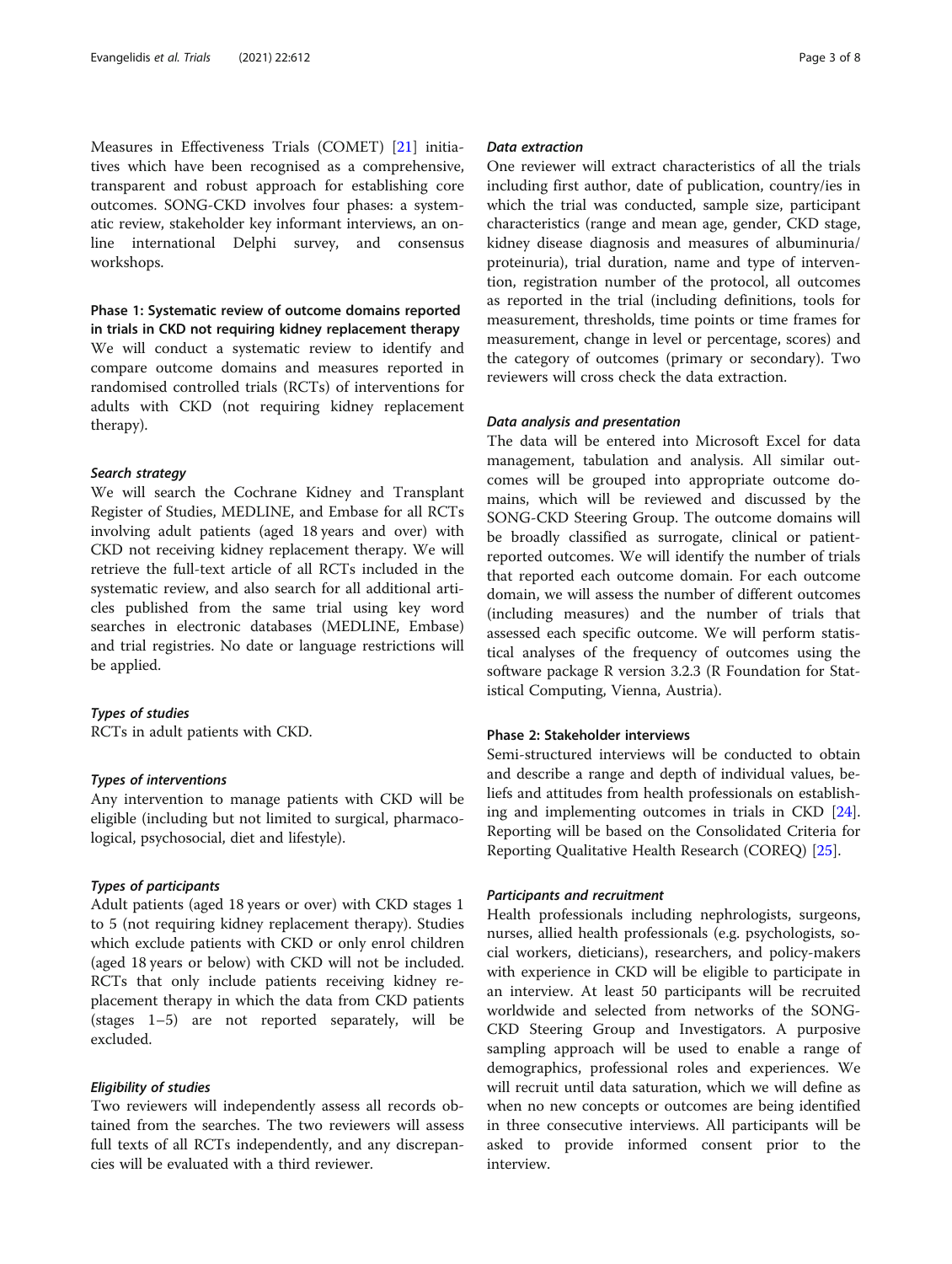## Data collection

The interview guide will incorporate findings from Phase 1 (systematic review) and interviews will be conducted face-to-face. However, if face-to-face interviews are not possible, we will use videoconference (Zoom video conferencing platform) or telephone interviews if preferred by the participants. Throughout the interview, participants will be asked to discuss their perspectives on (1) their experiences of managing patients with CKD and important aspects of treatment, (2) outcomes they believe are relevant for trials and why, (3) perceptions on core outcomes for trials in CKD, implementation strategies and any aspects that may be specific to the CKD population (not requiring kidney replacement therapy). The interview duration will be approximately 40 min and will be audio-recorded and transcribed.

### Data analysis

We will use thematic analysis to identify and describe themes that reflect the perspectives, attitudes, beliefs and values from health professionals about core outcomes for research in patients with CKD. To ensure rigour, at least two investigators will be involved in coding the data analysis to develop descriptive and analytical themes (investigator triangulation). The preliminary results will also be reviewed by the participants (member checking) and the SONG-CKD Steering Group.

## Phase 3: International online Delphi consensus survey

An international online Delphi survey will be conducted to generate consensus on the outcomes that are most important to patients with CKD, caregivers and health professionals. The Delphi technique involves sequential surveys which are answered anonymously and it gives equal influence to all who participate [\[26,](#page-7-0) [27\]](#page-7-0). Applying the Delphi method in a rigorous and transparent manner can allow for consensus to be achieved on a complex topic and enable knowledge exchange and a new perspective on the topic among diverse participants. It is highly applicable for core outcome set development as it can reach and engage a wide range of stakeholders from multiple countries and has been used to obtain reliable consensus on core outcome sets across a range of health conditions [[28](#page-7-0)–[31](#page-7-0)].

## Participants and recruitment

There is no minimum sample size requirement for a Delphi panel [[32\]](#page-7-0). Based on previous SONG Delphi surveys, in which the sample size have ranged from 557 to 1,18 1[\[20](#page-7-0), [33](#page-7-0)–[36\]](#page-7-0), our minimum target sample size will be 1000 respondents with at least 500 patients with CKD to ensure a balance between patients/caregivers and health professionals (nephrologists, surgeons, nurses, allied health professionals, policy makers

(including regulators), researchers and representatives from industry); who have experience or interest in outcomes in CKD.

Purposive sampling and snowballing strategies (where participants can nominate or extend an invitation to other relevant stakeholder members to participate) will be used to ensure variation in demographics, clinical characteristics (patients), and professional roles (health professionals) as is feasible. Patients/caregivers will be recruited through participating hospital/university institutions, patient/consumer organisations, and the SONG Initiative database. Health professionals will be recruited via the networks of the investigators and professional nephrology societies. The survey will be administered in three languages: English, Spanish and French.

## Data collection

Generating the list of outcomes The Delphi survey will include outcome domains from the systematic review of outcomes reported in RCTs (Phase 1) and studies on patient priorities for outcomes in CKD [[7,](#page-6-0) [37\]](#page-7-0). Of note, a recent study was conducted with 67 patients with CKD and their caregivers in Australia, the USA and the UK to identify and prioritise outcomes for trials in CKD [\[7](#page-6-0)]. The top eight ranked outcomes overall included: kidney function, kidney failure requiring kidney replacement therapy, fatigue, mortality, life participation, blood pressure, cognition and anxiety [[7\]](#page-6-0).

All outcomes will include a plain language definition. The survey will be reviewed by the SONG Executive and SONG-CKD Steering Group, which includes patients with CKD and their caregivers, and piloted with at least ten patients with CKD.

Survey administration Informed consent will be obtained from all participants online and a standardised study information sheet will be provided in the introduction of the survey. The surveys will be completed online using Qualtrics Survey Software. Each participant will be given a unique identifier so their responses from Round 1 to 2 can be linked anonymously. At least three reminders will be sent to participants during the Delphi Rounds in an attempt to retain at least a 70% response rate in Round 2. Participants who complete the two rounds will receive a copy of the preliminary results.

Delphi Survey Round 1 Participants will be asked to rate the importance of outcomes for research in CKD using the GRADE 9-point Likert scale [\[38](#page-7-0)]. The visual scale used for each outcome will indicate ratings 1 to 3 as "limited importance", 4 to 6 as "important, but not critical", and 7 to 9 as "critical importance" and provide an option of "unsure". Responses to the rating questions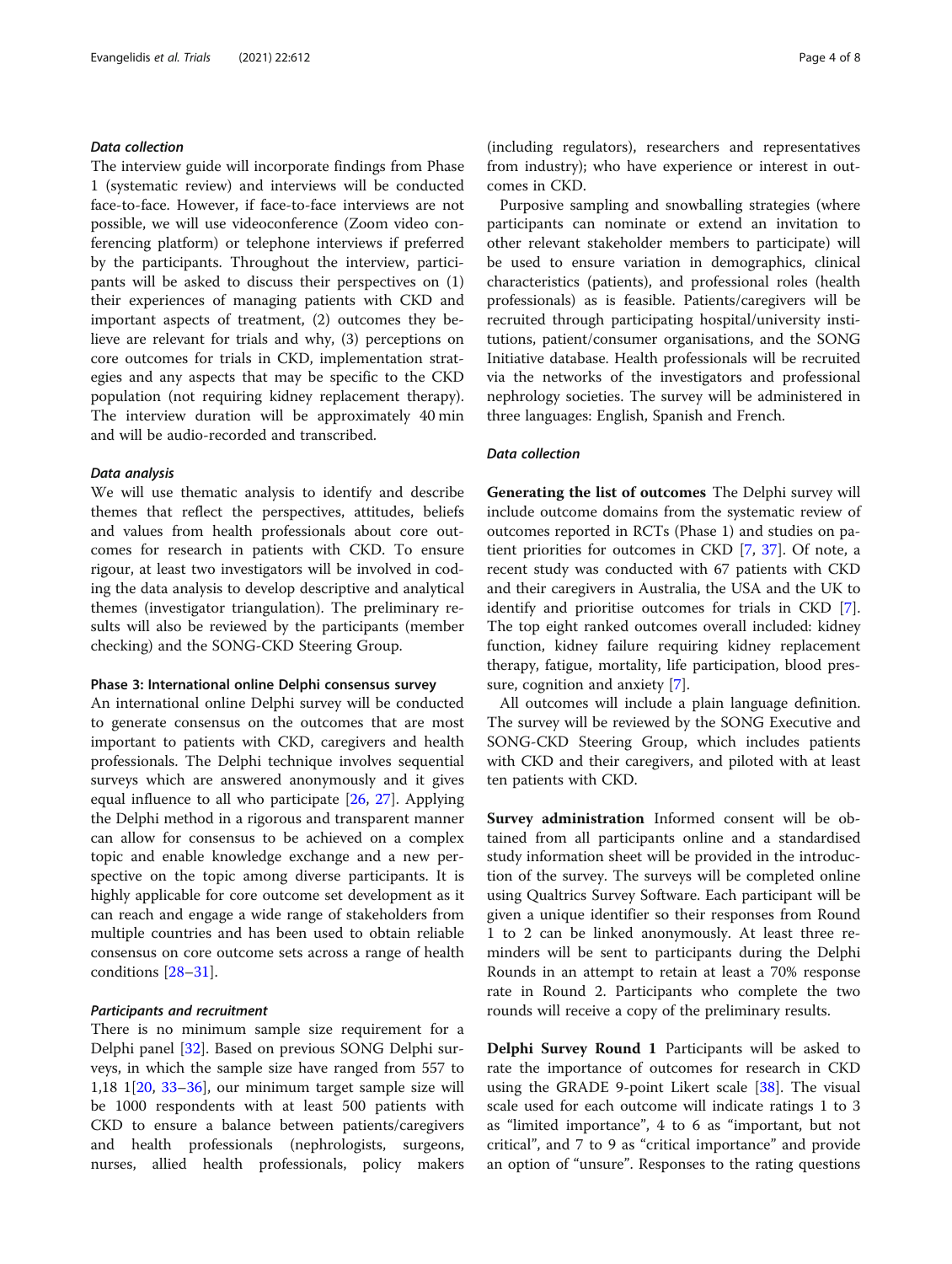<span id="page-4-0"></span>will be mandatory. Participants can provide comments in a free-text box under each outcome. The sequence of outcomes will be randomised to prevent ordering bias and at the end of the round, participants can suggest new outcomes. All new outcomes suggested by more than 10% of participants and which do not duplicate already presented outcomes, will be re-coded by at least two investigators and reviewed by the SONG-CKD Steering Group, then carried through to Round 2.

An outcome with a median and mean score of greater than 7 and greater than or equal to 70% of participants rating the outcome as critically important (7–9) in both patient/caregiver and health professional groups will be included in Round 2. Any outcomes excluded in subsequent rounds will be listed as important to some or all stakeholder groups to consider for trials ("outer tier" outcomes) or critically important to some stakeholder groups to report in some trials ("middle tier" outcomes) (see Fig. 1).

Delphi Survey Round 2 In Round 2 (the final round of the survey), participants will be presented with a column graph of the distribution of scores for each outcome for the following groups: (1) patients/caregivers, (2) health professionals and (3) all participants (with scores weighted evenly between groups). An explanation of how to read the graph with an example will be provided to assist participants in interpreting the graph. They will also see comments from patients/caregivers and health professionals and their own response from Round 1 highlighted on the Likert scale. Participants will re-rate each outcome and a free-text box will be provided for participants to explain reasons for their rating, or to provide responses to the comments.

In addition to the Likert scale, the final round of the survey will include a Best Worst Scale (BWS), a type of discrete choice experiment which allows participants to assess the relative importance of each outcome [\[39\]](#page-7-0). The

BWS methodology has been used in previous SONG Delphi surveys [\[20,](#page-7-0) [34](#page-7-0), [35](#page-7-0)] and has also been used to assess patient preferences in kidney transplantation [[40\]](#page-7-0).

## Data analysis

For both rounds, we will summarise the distribution of scores and calculate the mean, median and proportion for the ratings of each outcome. A multinomial logistic regression model will be used to analyse the scores from the BWS and calculate the relative importance of each score based on a range of 1(least important) to 9 (most important). According to consensus criteria developed from previous SONG Delphi survey s[[20,](#page-7-0) [33](#page-7-0)–[36\]](#page-7-0), inclusion in the core set requires that the outcome must have: a mean score greater than or equal to 7.5, a median score greater than or equal to 8 and at least 70% of participants scoring 7 to 9 (critically important) [\[41](#page-7-0)]. Based on previous studies, a core set includes three to five outcomes for feasibility. However, it is possible that more than five outcomes will meet the criteria for inclusion. Preliminary outcomes with the rationale and threshold for inclusion will be detailed in a plain language report and discussed at the consensus workshops for further input (Phase 4).

## Phase 4: Consensus workshops

Due to current COVID-19-related restrictions on the size of gatherings and international travel, we will convene online consensus workshops using the video conferencing platform Zoom. The workshops will be convened in English and Spanish with relevant stakeholders to comment and critique the potential set of core outcomes and to discuss strategies for the development of outcome measures and implementation. A member of the SONG-CKD Steering Group will chair each session. We will aim to have a maximum of 60 attendees; with at least 20 patients/caregivers. Health professionals with a range of clinical experience in CKD



## 1 CORE OUTCOMES

Critically important to all stakeholder groups. Report in all trials.

## 2 MIDDLE TIER

Critically important to some stakeholder groups. Report in some trials.

## **3 OUTER TIER**

Important to some or all stakeholder groups. Consider for trials.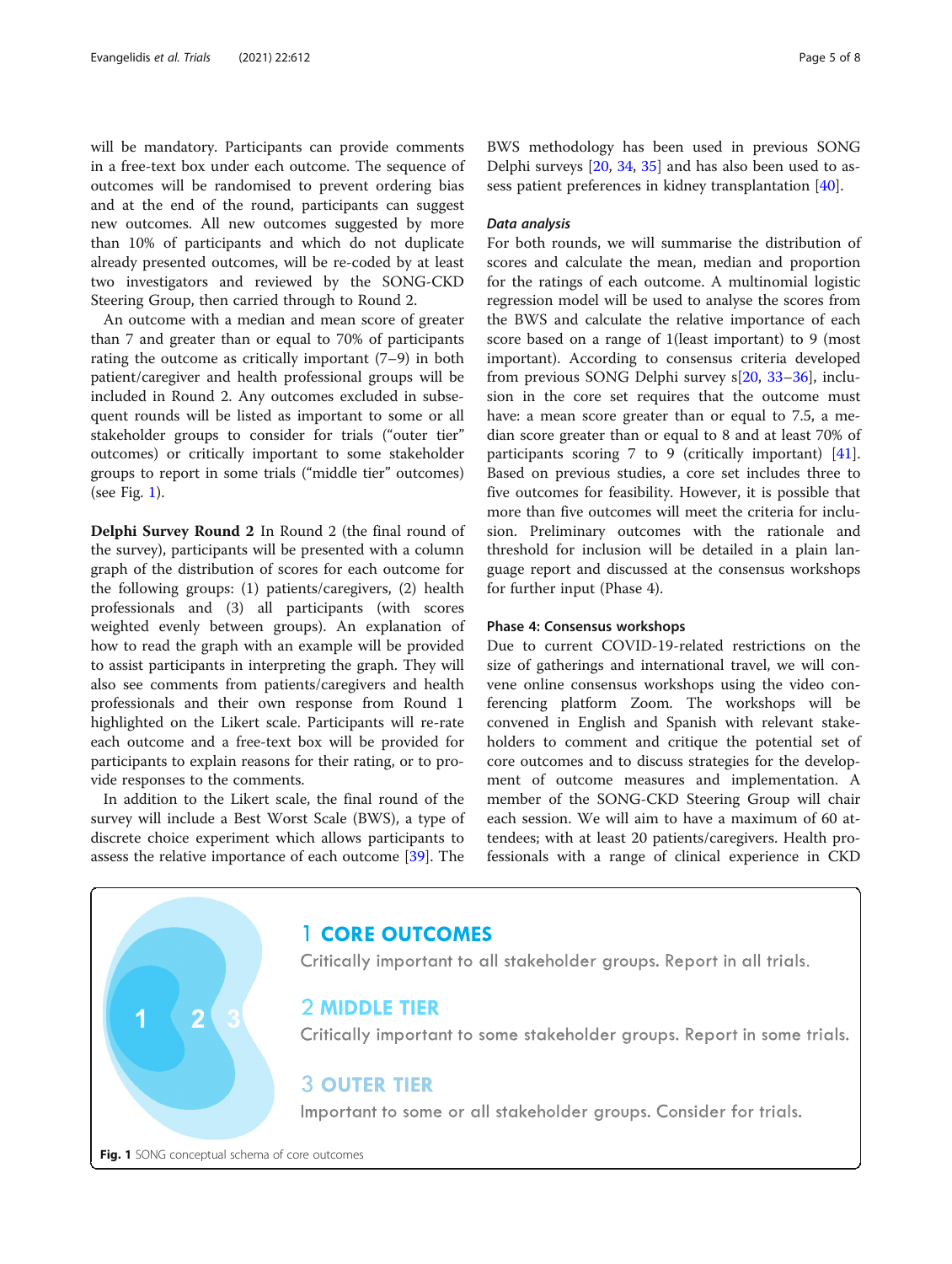(nephrologists, surgeons, nursing and allied health professionals), expertise in research (epidemiology, clinical trials in CKD, registries, quality improvement), and leadership or advisory roles in major research and policy organisations (including regulators), and industry will be invited to attend.

Prior to the workshops, we will send participants a copy of the results from Phases 1-3 so they can reflect on the results and feel informed to contribute their opinions during the workshop. Each workshop will include three sessions:

Session 1: IntroductionWe will provide a brief introduction to the SONG-CKD initiative and present the details of the SONG-CKD process and results from Phases 1 to 3, and the proposed core outcome set.

Session 2: Breakout groupsParticipants will be allocated to approximately five virtual breakout groups with up to 10 participants in each group (including a facilitator and co-facilitator). Mixed stakeholder groups with at least 2 patients/caregivers will be convened to ensure representation and input from patients/caregivers. A trained facilitator will ask participants to discuss the identification and implementation of core outcomes and ensure a collaborative and comprehensive discussion. The facilitator will also seek to identify the context of participant responses and how socio-cultural factors may have informed the priorities of outcomes. All facilitators will attend a briefing session and will be provided with a question guide.

Session 3: Plenary discussionThe groups will move from their virtual breakout rooms and return to reconvene with the larger group and engage in a broader discussion moderated by the workshop chair. A member from each breakout group will present a brief summary of their discussion and the larger group will be invited to give their perspectives on the issues raised by other groups. The moderator will summarise the main points raised by the groups and highlight any similarities or differences.

## **Discussion**

SONG-CKD will establish a new set of critically important core outcome domains to be reported in all trials in CKD and involve patients, caregivers and health professionals in a transparent and equitable consensus process. Furthermore, the core outcome set will establish the basis for future work on identifying valid and feasible outcome measures to be reported for each outcome domain, such as suitable measures for kidney function (glomerular filtration rate and albuminuria).

We recognise there may be differences in priorities of outcomes dependant on the stage of CKD and presence of comorbidities. CKD may have a number of causes and be complicated by concurrent diseases such as

diabetes and cardiovascular disease which contribute to progression of CKD and complications. We will conduct sub-group analyses according to stage of CKD, cause of CKD and current treatment. Outcomes relevant to these specific subgroups may be captured in the middle- and outer-tier outcomes (Fig. [1](#page-4-0)) and identified so trialists are aware they are important to use in trials which include these subgroups. We also recognise that socio-cultural factors are important in understanding the context of participant's scores and rating of outcomes. We will conduct a sub-group analysis of the Delphi survey data by ethnicity, country and socio-economic status to better understand the context of these responses from the participants and further expand on this in the consensus workshop.

Strategies to effectively implement core outcome sets in trials in nephrology were discussed and established in a recent SONG implementation workshop involving 82 patients and caregivers and 76 health professionals and trialists [[42\]](#page-7-0). A comprehensive approach including advocating for the inclusion of core outcome sets to trialists and other relevant stakeholders, demonstrating credibility, feasibility and usability and integrating core outcome sets into infrastructure such as registries and routine care were identified as key actions for overcoming barriers for the uptake of core outcome sets. The core outcomes may also be considered for other study designs, including observational studies.

Reporting outcomes that are critically important to patients and all appropriate stakeholder groups, will improve the quality and relevance of research evidence to inform decision-making and promote patient-centred care. Consistent reporting of relevant outcomes in clinical trials is expected to inform clinical practice and ultimately improve treatment of patients with CKD.

### Abbreviations

CKD: Chronic kidney disease; COMET: Core Outcome Measures Effectiveness Trials; FDA: Food and Drug Administration; OMERACT: Outcome Measures Rheumatoid Arthritis Clinical Trials; RCT: Randomised controlled trial; SONG-CKD: Standardised Outcomes in Nephrology – Chronic Kidney Disease

#### Acknowledgements

Not applicable.

#### Study status

Recruitment and data collection have commenced. Protocol Version 1 19th June 2020. Recruitment commenced on 13<sup>th</sup> July 2020. It is estimated that recruitment will end on 28<sup>th</sup> February 2021.

#### Authors' contributions

NE, BS, AMG, AT and JCC conceived the study, contributed to the design of the study, collected and analysed the data, and drafted the manuscript. MM, GA, LCS, IHB, SF, DG, ASL, AL, EL, IGO, PR, LS, TU, DCW, YC, MH, CG, NSR, KW, AMG, ATP, AKV, ABJ, SA, LD and MW contributed to the design of the study and participated in data collection and analysis. MM, GA, LCS, IHB, SF, DG, ASL, AL, EL, IGO, PR, LS, TU, DCW, JCC, KW, NE, BS, AMG and AT are members of the SONG-CKD Steering Group. All authors provided important intellectual input, revised and approved the final manuscript.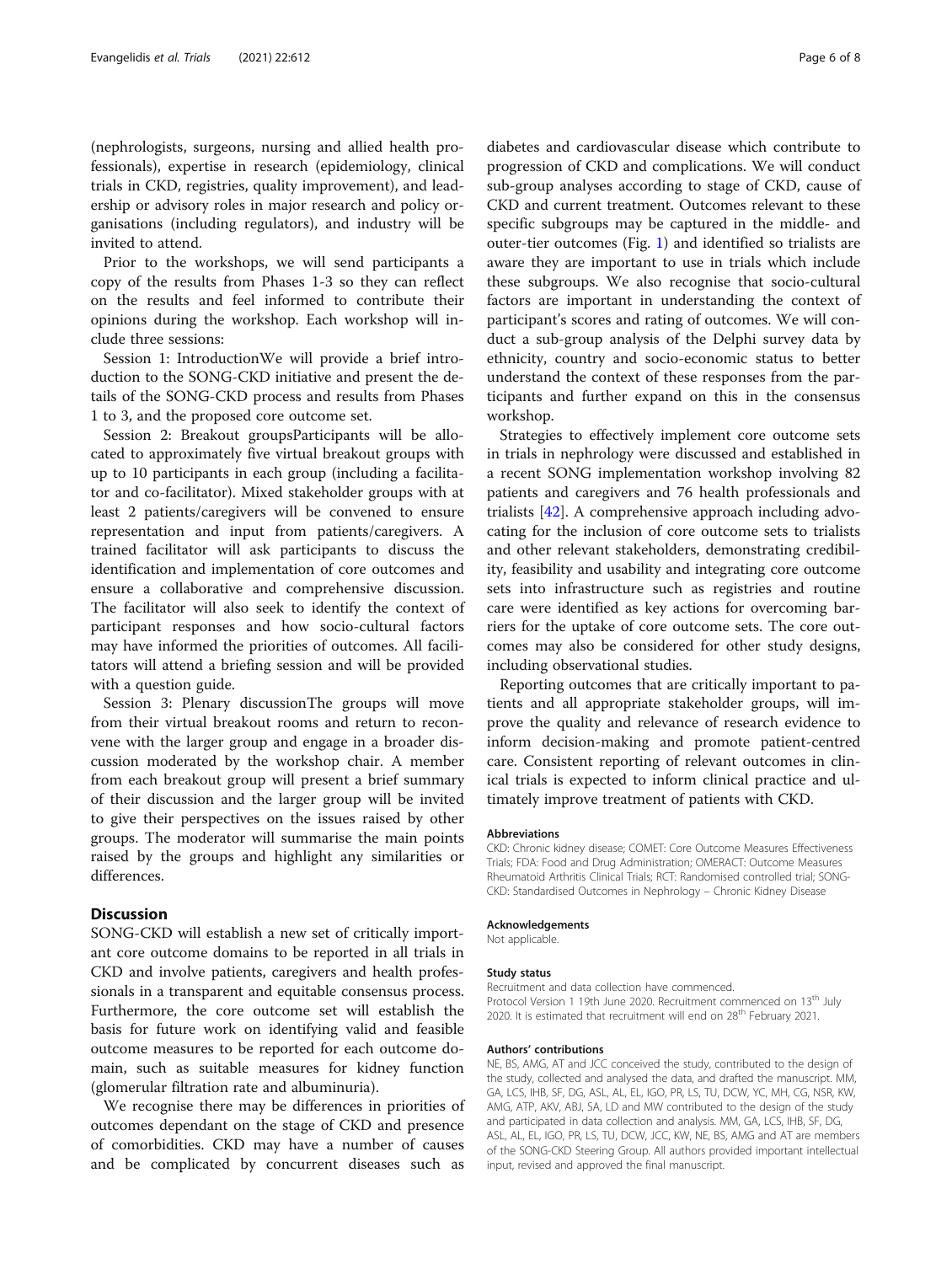## <span id="page-6-0"></span>Funding

This project is supported by the National Health and Medical Research Council (NHMRC) Program Grant 1092597. NE is supported by the National Health and Medical Research Council (NHMRC) Program Grant 1092597. AT is supported by The University of Sydney Robinson Fellowship. YC is supported by the NHMRC Early Career Fellowship 1126256. AV is supported by a Jacquot Research Establishment Fellowship. The funding bodies do not have a role in the design, collection, analysis, and interpretation of data; in the writing of the manuscript; and in the decision to submit the manuscript for publication.

## Availability of data and materials

Not applicable.

## **Declarations**

### Ethics approval and consent to participate

The University of Sydney (2015/228) provided ethical review and approval. Sheffield Teaching Hospitals NHS Foundation Trust provided ethical review and approval for the Delphi study in the United Kingdom (Sheffield and London, Imperial sites), London Bridge Research Ethics Committee granted ethics approval (ref: 17/LO/1630) and for the consensus workshops, (Sheffield, York and Imperial London sites), West of Scotland London Bridge Research Ethics Committee granted ethics approval (ref: 18/WS/0084). We will obtain informed consent from all participants in the study.

### Consent for publication

Not applicable

### Competing interests

The authors declare that they have no competing interests.

### Author details

<sup>1</sup>Sydney School of Public Health, The University of Sydney, Sydney, Australia. <sup>2</sup> Centre for Kidney Research, The Children's Hospital at Westmead, Westmead, Sydney, Australia. <sup>3</sup>Department of Nephrology, CHU Tours, INSERM SPHERE U1246, University of Tours, University of Nantes, Tours, France. <sup>4</sup>Division of Nephrology, Department of Medicine, Instituto Nacional de Cardiología Ignacio Chávez, Mexico City, Mexico. <sup>5</sup>Department of Internal Medicine and Specialties, Faculty of Medicine and Biomedical Sciences, University of Yaounde I, Yaounde, Cameroon. <sup>6</sup>Unidad de Investigación Médica en Enfermedades Renales, Hospital de Especialidades, CMNO, IMSS, Guadalajara, Mexico. <sup>7</sup>Department of Medicine, Kidney Research Institute, University of Washington, Seattle, Washington, USA. <sup>8</sup>Division of Nephrology, Department of Medicine & Geriatrics, Princess Margaret Hospital, Hong Kong, Hong Kong. <sup>9</sup> Federacion Nacional ALCER (Spanish Kidney Patient's Federation), Madrid, Spain. <sup>10</sup>Division of Nephrology, Tufts Medical Center, Boston, MA, USA. <sup>11</sup>Division of Nephrology, University of British Columbia, Vancouver, Canada. 12Department of Nephrology, Hospital Salvador, Santiago, Chile. <sup>13</sup>Division of Nephrology and Hypertension, University of Cape Town, Cape Town, South Africa. 14Department of Medicine, University of Alberta, Edmonton, Alberta, Canada. 15Université de Lorraine, Inserm, Centre d'Investigations Clinique 1433 and Inserm U1116; CHRU Nancy; F-CRIN INI-CRCT, Nancy, France. <sup>16</sup>Dialysis Unit, CASMU-IAMPP, Montevideo, Uruguay. 17The University of Sydney, Westmead Clinical School, Westmead, NSW, Australia. 18The George Institute for Global Health, University of New South Wales, Sydney, NSW, Australia. <sup>19</sup>Centre for Nephrology, UCL Medical School, London, UK. <sup>20</sup>Department of Nephrology, Princess Alexandra Hospital, Brisbane, QLD, Australia. <sup>21</sup>Australasian Kidney Trials Network, Centre for Health Services Research, University of Queensland, Brisbane, QLD, Australia.<br>Australia. <sup>22</sup>Translational Research Institute, Brisbane, QLD, Australia. <sup>23</sup>Selzman Institute for Kidney Health, Section of Nephrology, Baylor College of Medicine, Houston, TX, USA. 24Sheffield Kidney Institute, Sheffield Teaching Hospitals NHS Foundation Trust, Sheffield, UK.<sup>25</sup>College of Medicine and Public Health, Flinders University, Adelaide, Australia.

## Received: 17 March 2021 Accepted: 27 August 2021 Published online: 09 September 2021

#### References

- 1. Bikbov B, Purcell CA, Levey AS, Smith M, Abdoli A, Abebe M, et al. Global, regional, and national burden of chronic kidney disease, 1990–2017: a systematic analysis for the Global Burden of Disease Study 2017. Lancet. 2020;395(10225):709–33. [https://doi.org/10.1016/S0140-6736\(20\)30045-3.](https://doi.org/10.1016/S0140-6736(20)30045-3)
- 2. Levin A, Tonelli M, Bonventre J, Coresh J, Donner J-A, Fogo AB, et al. Global kidney health 2017 and beyond: a roadmap for closing gaps in care, research, and policy. Lancet. 2017;390(10105):1888–917. [https://doi.org/10.1](https://doi.org/10.1016/S0140-6736(17)30788-2) [016/S0140-6736\(17\)30788-2](https://doi.org/10.1016/S0140-6736(17)30788-2).
- 3. Dalrymple LS, Katz R, Kestenbaum B, Shlipak MG, Sarnak MJ, Stehman-Breen C, et al. Chronic kidney disease and the risk of end-stage renal disease versus death. J Gen Intern Med. 2011;26(4):379–85. [https://doi.org/10.1007/](https://doi.org/10.1007/s11606-010-1511-x) [s11606-010-1511-x.](https://doi.org/10.1007/s11606-010-1511-x)
- 4. Webster AC, Nagler EV, Morton RL, Masson P. Chronic Kidney Disease. Lancet. 2017;389(10075):1238–52. [https://doi.org/10.1016/S0140-6736\(16\)32](https://doi.org/10.1016/S0140-6736(16)32064-5) [064-5](https://doi.org/10.1016/S0140-6736(16)32064-5).
- 5. Park JI, Baek H, Jung HH. CKD and Health-Related Quality of Life: The Korea National Health and Nutrition Examination Survey. Am J Kidney Dis. 2016; 67(6):851–60. <https://doi.org/10.1053/j.ajkd.2015.11.005>.
- 6. Wyld MLR, Morton RL, Aouad L, Magliano D, Polkinghorne KR, Chadban S. The impact of comorbid chronic kidney disease and diabetes on healthrelated quality-of-life: a 12-year community cohort study. Nephrol Dial Transplant. 2021;36(6):1048–56.
- 7. Gonzalez AM, Gutman T, Lopez-Vargas P, Anumudu S, Arce CM, Craig JC, Dunn L, Eckardt K-U, Harris T, Levey AS, et al. Patient and Caregiver Priorities for Outcomes in CKD: A Multinational Nominal Group Technique Study. Am J Kidney Dis. 2020;76(5):679–89.
- 8. Baigent C, Herrington WG, Coresh J, Landray MJ, Levin A, Perkovic V, et al. Challenges in conducting clinical trials in nephrology: conclusions from a Kidney Disease—Improving Global Outcomes (KDIGO) Controversies Conference. Kidney Int. 2017;92(2):297–305. [https://doi.org/10.1016/j.kint.201](https://doi.org/10.1016/j.kint.2017.04.019) [7.04.019.](https://doi.org/10.1016/j.kint.2017.04.019)
- 9. Chong LSH, Sautenet B, Tong A, Hanson CS, Samuel S, Zappitelli M, et al. Range and Heterogeneity of Outcomes in Randomized Trials of Pediatric Chronic Kidney Disease. J Pediatr. 2017;186:110–117.e111.
- Sahlawi MA, Wilson G, Stallard B, Manera KE, Tong A, Pisoni RL, et al. Peritoneal dialysis-associated peritonitis outcomes reported in trials and observational studies: A systematic review. Perit Dial Int. 2020;40(2):132–40. [https://doi.org/10.1177/0896860819893810.](https://doi.org/10.1177/0896860819893810)
- 11. Sautenet B, Cho Y, Gutman T, Rangan G, Ong A, Chapman AB, et al. Range and Variability of Outcomes Reported in Randomized Trials Conducted in Patients With Polycystic Kidney Disease: A Systematic Review. Am J Kidney Dis. 2020;76(2):213–23. <https://doi.org/10.1053/j.ajkd.2019.12.003>.
- 12. Sautenet B, Tong A, Chapman JR, Warrens AN, Rosenbloom D, Wong G, et al. Range and Consistency of Outcomes Reported in Randomized Trials Conducted in Kidney Transplant Recipients: A Systematic Review. Transplantation. 2018;102(12):2065–71. [https://doi.org/10.1097/TP.](https://doi.org/10.1097/TP.0000000000002278) [0000000000002278](https://doi.org/10.1097/TP.0000000000002278).
- 13. Sautenet B, Tong A, Williams G, Hemmelgarn BR, Manns B, Wheeler DC, et al. Scope and Consistency of Outcomes Reported in Randomized Trials Conducted in Adults Receiving Hemodialysis: A Systematic Review. Am J Kidney Dis. 2018;72(1):62–74. <https://doi.org/10.1053/j.ajkd.2017.11.010>.
- 14. Badve SV, Pascoe EM, Tiku A, Boudville N, Brown FG, Cass A, et al. Effects of Allopurinol on the Progression of Chronic Kidney Disease. N Engl J Med. 2020;382(26):2504–13. [https://doi.org/10.1056/NEJMoa1915833.](https://doi.org/10.1056/NEJMoa1915833)
- 15. Heerspink HJL, Parving H-H, Andress DL, Bakris G, Correa-Rotter R, Hou F-F, et al. Atrasentan and renal events in patients with type 2 diabetes and chronic kidney disease (SONAR): a double-blind, randomised, placebocontrolled trial. Lancet. 2019;393(10184):1937–47. [https://doi.org/10.1016/](https://doi.org/10.1016/S0140-6736(19)30772-X) [S0140-6736\(19\)30772-X.](https://doi.org/10.1016/S0140-6736(19)30772-X)
- 16. Perkovic V, Jardine MJ, Neal B, Bompoint S, Heerspink HJL, Charytan DM, et al. Canagliflozin and Renal Outcomes in Type 2 Diabetes and Nephropathy. N Engl J Med. 2019;380(24):2295–306. [https://doi.org/10.1056/](https://doi.org/10.1056/NEJMoa1811744) [NEJMoa1811744](https://doi.org/10.1056/NEJMoa1811744).
- 17. Tong A, Manns B, Hemmelgarn B, Wheeler DC, Evangelidis N, Tugwell P, et al. Establishing Core Outcome Domains in Hemodialysis: Report of the Standardized Outcomes in Nephrology-Hemodialysis (SONG-HD) Consensus